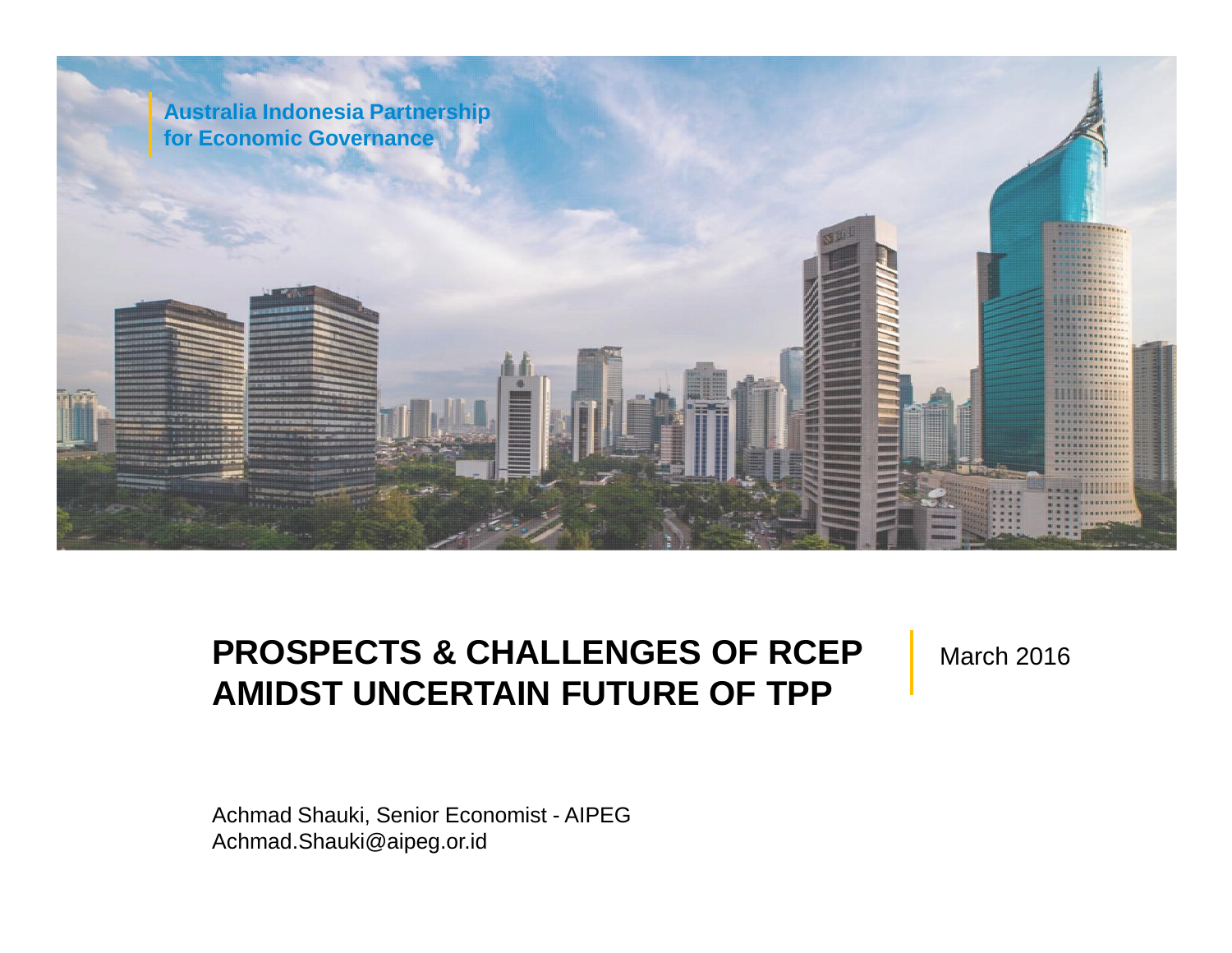

- Reliance of Indonesia and ASEAN on trade for economic growth
- The need for Indonesia  $&$  ASEAN to have platform to expand regional trade
- Uncertain future of TPP and US trade policy
- The rise of anti-globalization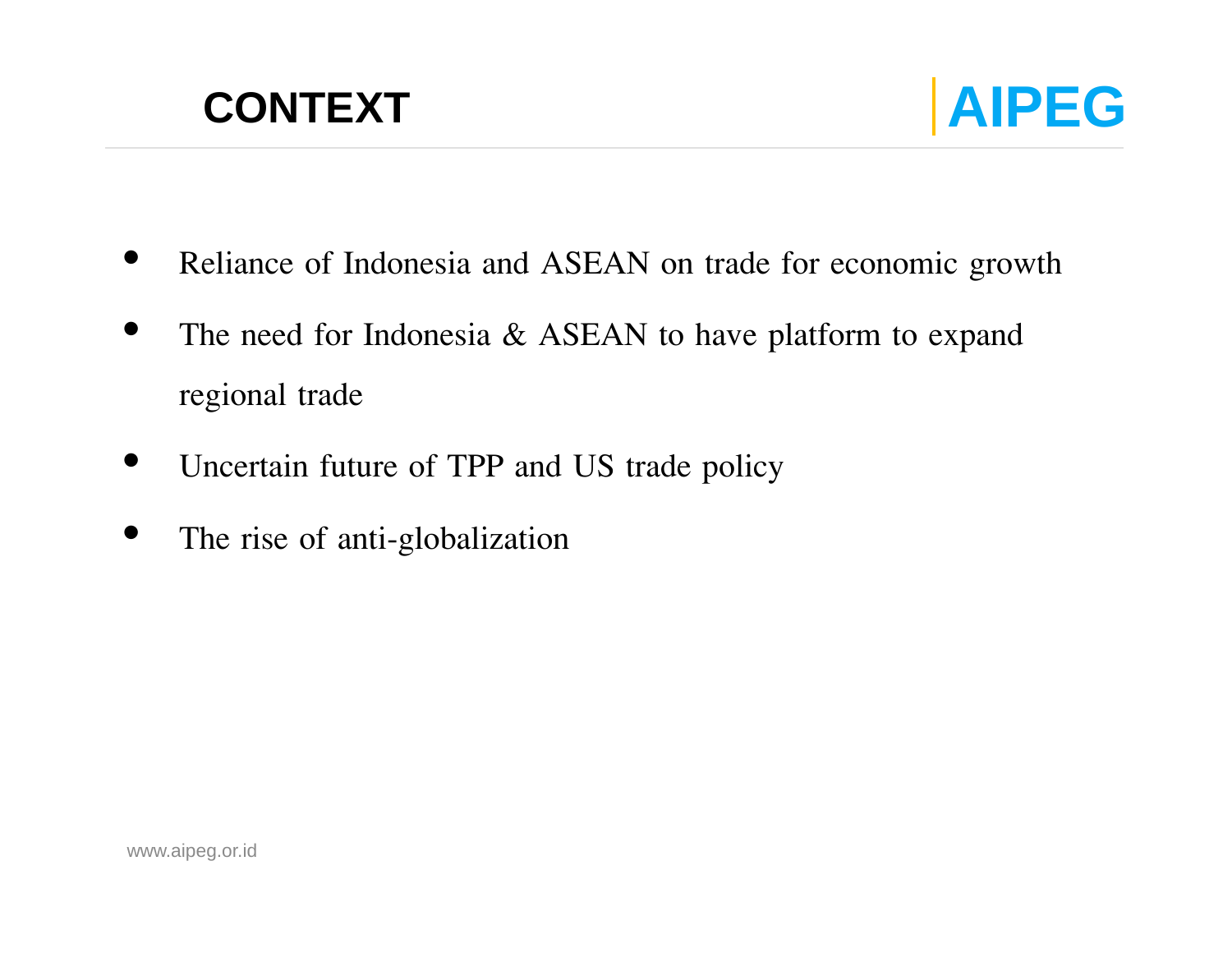

www.aipeg.or.id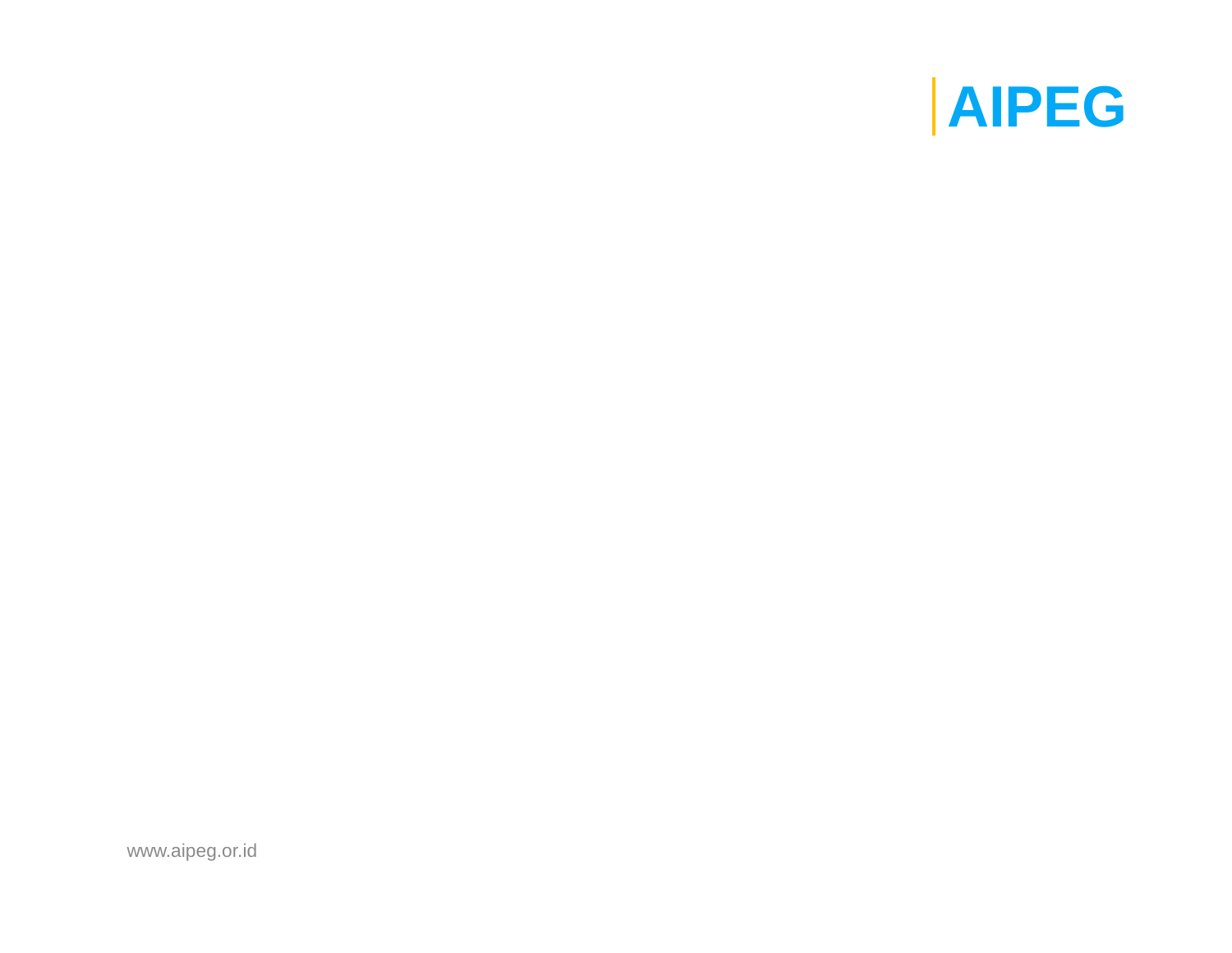#### **WOULD INDONESIA BENEFITS FROM AIPEG TPP**

- CGE analysis shows the net benefits for Indonesia from TPP in terms of growth, employment, and trade are positive.
- PE analysis shows that textile  $\&$  apparel and footwear will gain the most from TPP.
- Indonesia will gain from cheaper import of capital goods from TPP
- Trade diversion costs for Indonesia are small.
- TPP can contribute to domestic reform.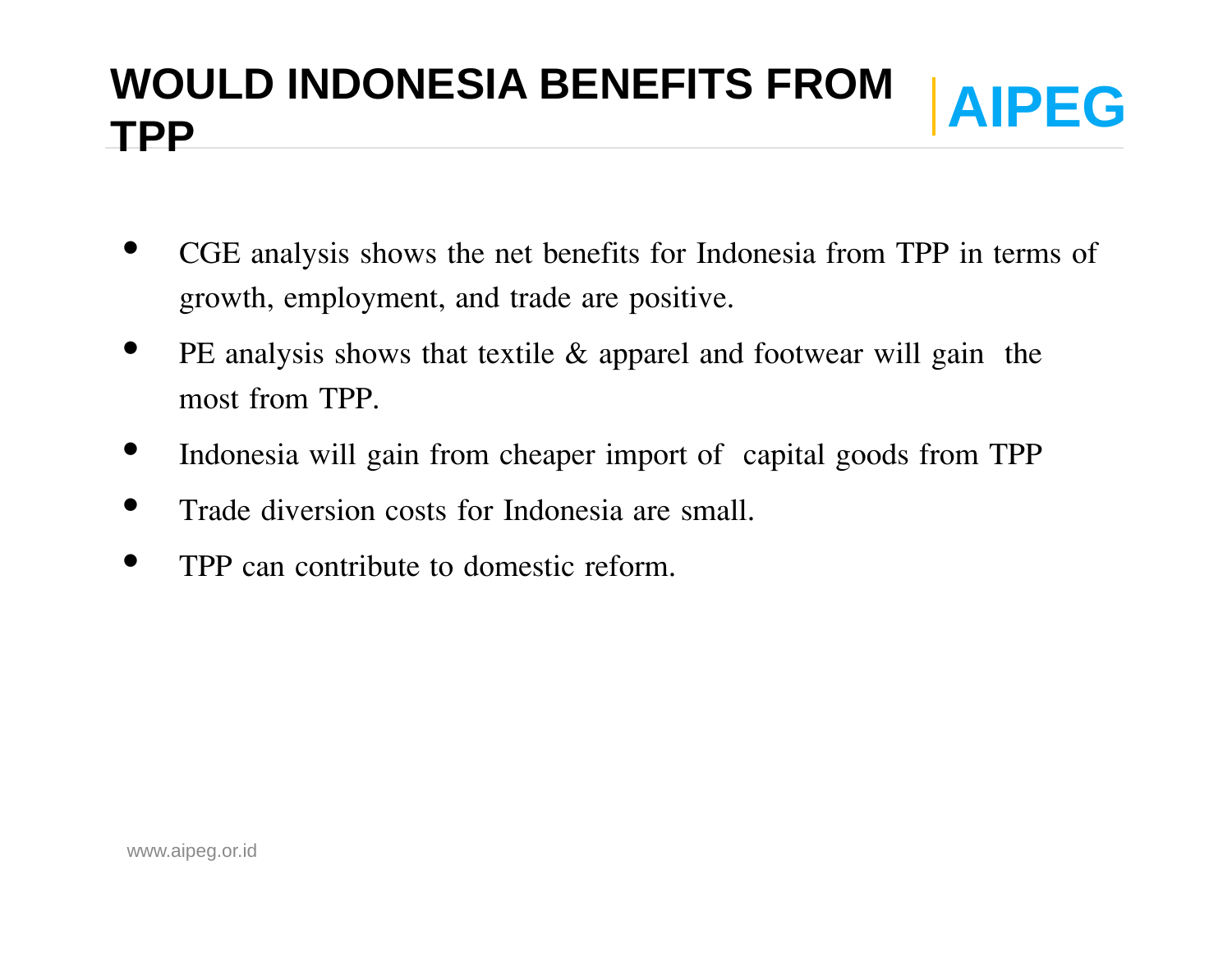#### THE UNCERTAIN FUTURE OF TPP **AIPEG**



- The future of TPP is in 'limbo' since the USA decided to withdraw
- Some countries have chosen to ratify, others has postponed
- Proposed ideas to salvage TPP
	- Continue without USA
	- Invite China and Indonesia to replace USA
	- Refocus to RCEP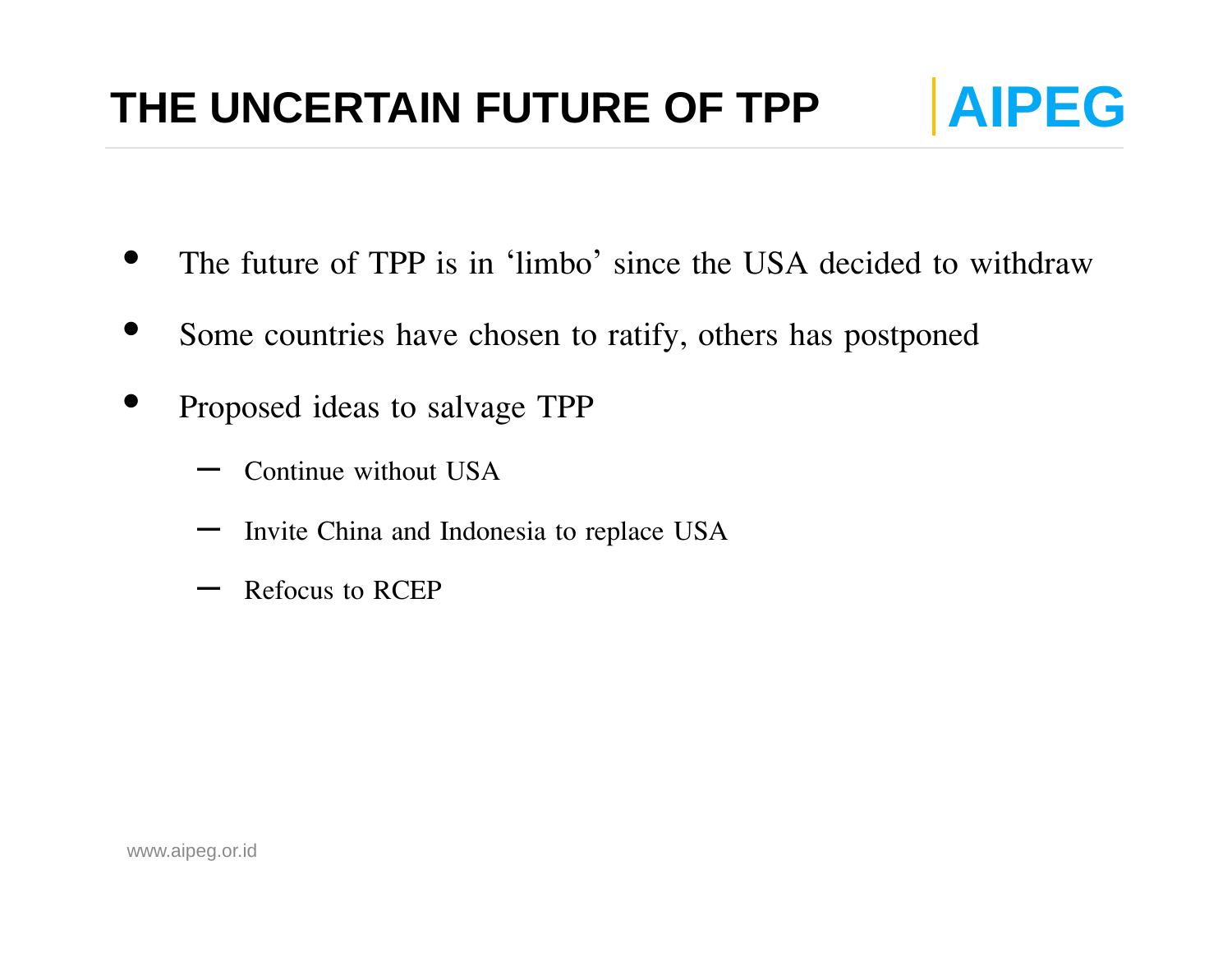### WILL 'NEW' TPP BENEFITS INDONESIA | AIPEG

- Australia proposed a redesigned TPP that consists of the original members (minus USA) plus China and Indonesia
	- Based on PE analysis trade created by the "New TPP" is \$60tril.
	- Most of the new trade is created between China  $\&$  Japan the largest beneficiaries.
	- Positive net benefit for Indonesia and ASEAN but small.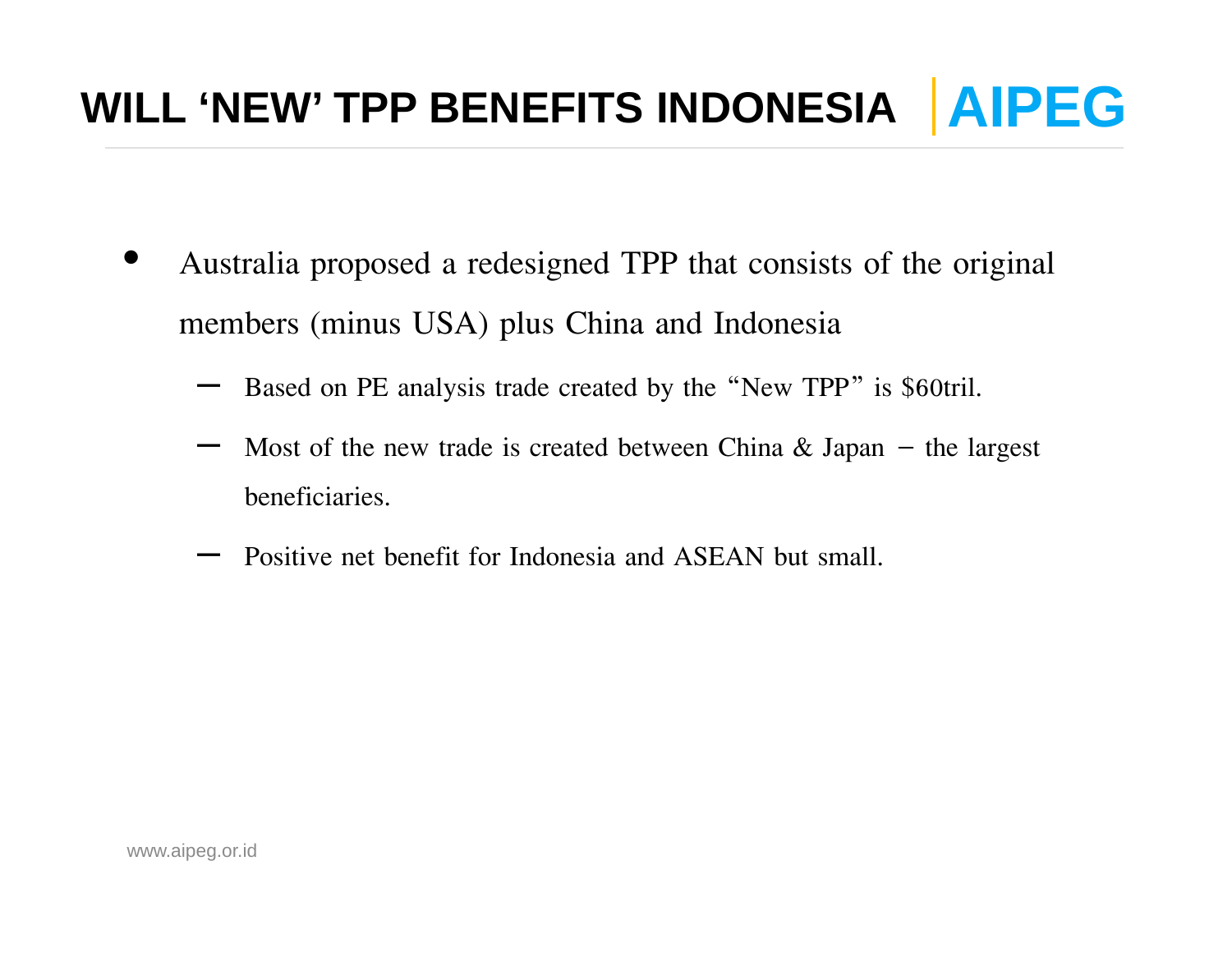#### **ARE RCEP AND TPP SUBSTITUTE?** | AIPEG

- The TPP and RCEP are different model of trade agreement.
- TPP is designed as a next generation trade agreements:
	- Wide and deep liberalization.
	- Covers non-traditional trade issues (IP, SOE & Competition Policy, Investors' Protection).
	- Tied to USA geopolitics in Asia (Pivot to Asia Policy).
- RCEP is designed with ASEAN centrality as the framework:
	- Consolidate ASEAN+ agreements.
	- Gradual and evolutionary approach.
	- Inclusive, acknowledging different stages of development.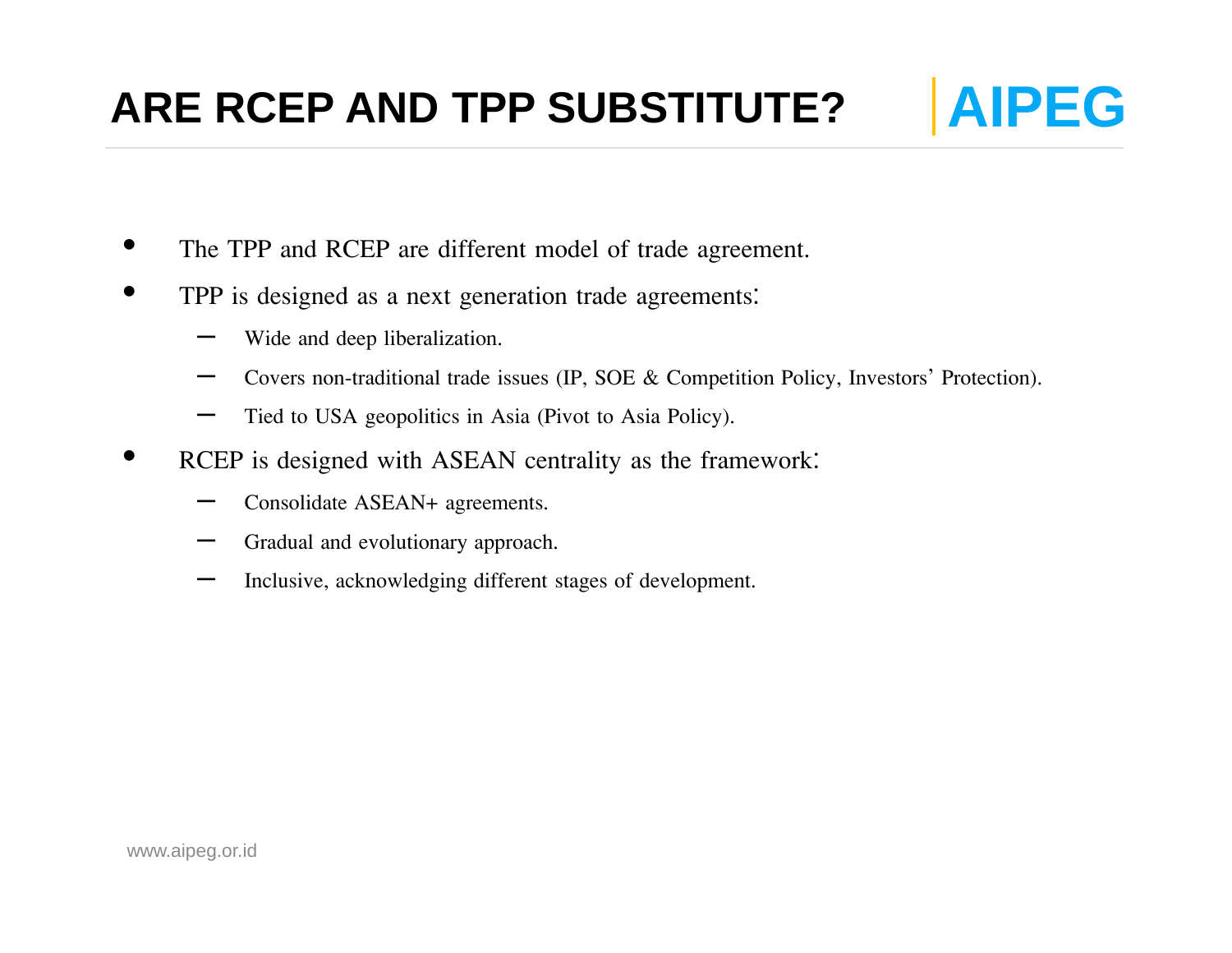# **AIPEG RCEP AS A DRIVER OF TRADE** *POST-* **TPP**

- A platform ASEAN to ensure openness amid rising anti-globalization sentiments.
- TPP members of RCEP are likely to push for wider and deeper liberalization of RCEP
- RCEP needs to have more ambitious targets and yet accommodating towards its members' diverse level of development.
- RCEP has the opportunity to become the pathway for FTAAP.